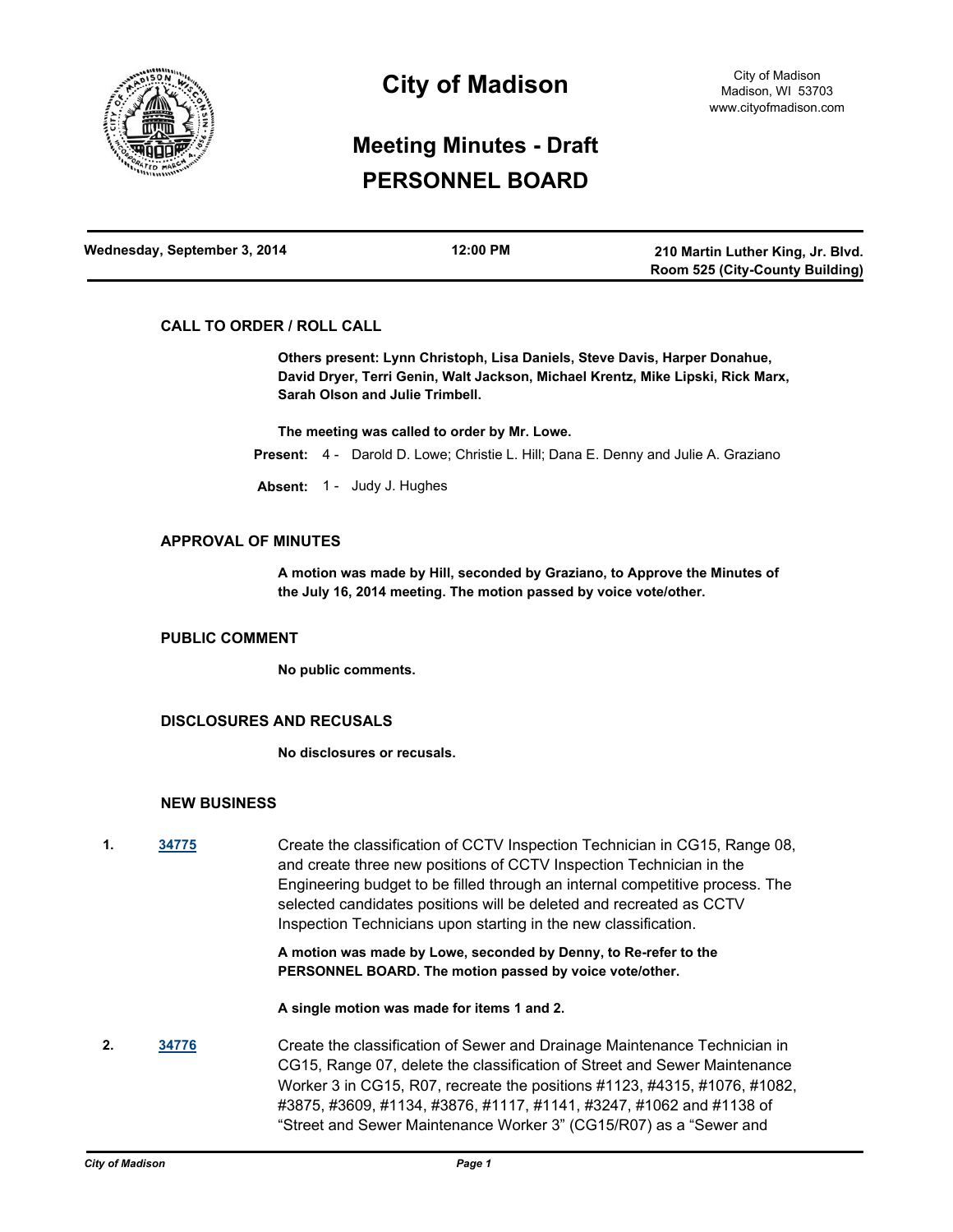Drainage Maintenance Technician" (CG15/R07) in the Engineering budget and reallocate incumbents B. Baukin, B. Droster, W. Dyer, M. Foy, B. Gulvik, K. Kluever, C. Pribbenow, G. Simdon, J. Streich, T. Thoma, M. Egan, J. Kelley and D. Treinen to the new position.

**A motion was made by Lowe, seconded by Denny, to Re-refer to the PERSONNEL BOARD. The motion passed by voice vote/other.**

**A single motion was made for items 1 and 2.**

**3. [35275](http://madison.legistar.com/gateway.aspx?m=l&id=/matter.aspx?key=38363)** Recreate the 1.0 FTE position #2156 of "Program Assistant 2" (currently occupied by V. Avalos) as "Administrative Assistant" in the Fire budget and reallocate the incumbent to the new position

> **A motion was made by Lowe, seconded by Hill, to Return to Lead with the Recommendation for Approval to the BOARD OF ESTIMATES. The motion passed by voice vote/other.**

**4. [35324](http://madison.legistar.com/gateway.aspx?m=l&id=/matter.aspx?key=38404)** Recreate the 1.0 FTE position (#4032) of Planner 2, currently in CG18, Range 08, as a Planner 3 in CG18, Range 10 in the Planning Division, and reallocate the incumbent (L. Horvath) to the new position.

> **A motion was made by Graziano, seconded by Lowe, to Return to Lead with the Recommendation for Approval to the BOARD OF ESTIMATES. The motion passed by voice vote/other.**

**5. [35326](http://madison.legistar.com/gateway.aspx?m=l&id=/matter.aspx?key=38406)** Recreate the 1.0 FTE position #1034 of Administrative Clerk 1 (CG20/R09), currently occupied by M. Steinmann, as a 1.0 FTE Program Assistant 1 (CG20/R11) within the Community Development Authority - Housing Operations Unit budget, and reallocate the incumbent to the new position.

> **A motion was made by Lowe, seconded by Denny, to Return to Lead with the Recommendation for Approval to the BOARD OF ESTIMATES. The motion passed by voice vote/other.**

**6. [35325](http://madison.legistar.com/gateway.aspx?m=l&id=/matter.aspx?key=38405)** Recreate the 1.0 FTE position #2578 of Administrative Clerk 1 (CG20/R09), currently occupied by W. Diehlman, as a 1.0 FTE Program Assistant 1 (CG20/R11) within the Madison Police Department budget, and reallocate the incumbent to the new position.

> **A motion was made by Lowe, seconded by Graziano, to Return to Lead with the Recommendation for Approval to the BOARD OF ESTIMATES. The motion passed by voice vote/other.**

**7. [35329](http://madison.legistar.com/gateway.aspx?m=l&id=/matter.aspx?key=38409)** Classification of a newly created Accountant position in the Water Utility Operating Budget, currently identified as in CG18-xx, as a 1.0 FTE Accountant 2 in CG18-08.

> **A motion was made by Denny, seconded by Graziano, to Return to Lead with the Recommendation for Approval to the BOARD OF ESTIMATES. The motion passed by voice vote/other.**

**8. [35330](http://madison.legistar.com/gateway.aspx?m=l&id=/matter.aspx?key=38410)** Recreating of position #4266 as a1.0 FTE Accountant 3 in CG18-10 in the Finance Operating Budget; and reallocating the incumbent Brook DiGregorio to the new position.